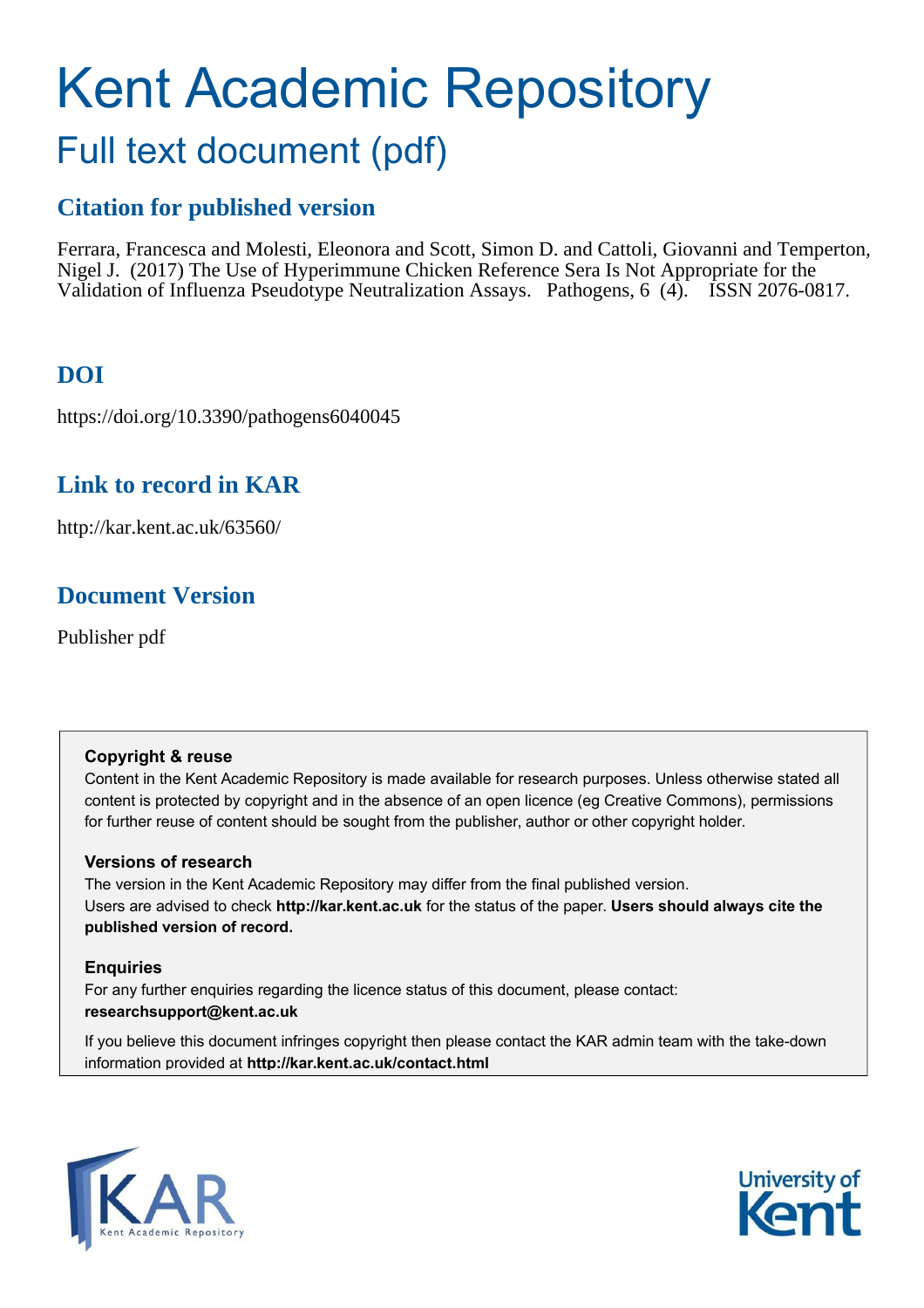

*Article*

# **The Use of Hyperimmune Chicken Reference Sera Is Not Appropriate for the Validation of Influenza Pseudotype Neutralization Assays**

**Francesca Ferrara <sup>1</sup> [ID](https://orcid.org/0000-0002-4973-1520) , Eleonora Molesti <sup>1</sup> , Simon Scott <sup>1</sup> , Giovanni Cattoli <sup>2</sup> and**  $N$ **igel Temperton**  $1.*$   $\bullet$ 

- <sup>1</sup> Viral Pseudotype Unit, Medway School of Pharmacy, University of Kent, Chatham, Kent ME4 4TB, UK; ff63@kentforlife.net (F.F.); em296@kentforlife.net (E.M.); S.D.Scott@kent.ac.uk (S.S.)
- <sup>2</sup> Animal Production and Health Laboratory, Joint FAO/IAEA Division, International Atomic Energy Agency, A-2444 Seibersdorf, Austria; G.Cattoli@iaea.org
- **\*** Correspondence: n.temperton@kent.ac.uk; Tel.: +44-(0)-163-420-2957

Received: 23 August 2017; Accepted: 20 September 2017; Published: 25 September 2017

**Abstract:** The pseudotype particle neutralization test (pp-NT) is a next-generation serological assay employed for the sensitive study of influenza antibody responses against hemagglutinin (HA), including stalk-directed antibodies. However, a validation of this assay has yet to be performed, and this limits its use to primarily research laboratories. To identify possible serological standards to be used in optimization and validation of the pp-NT, we have evaluated the cross-reactivity of hyperimmune chicken reference antisera in this assay. Our findings show that the cross-reactivity detected by the pp-NT is only partly explained by phylogenetic relationships and protein homology between the HA subtypes analysed; further studies are necessary to understand the origin of the cross-reactivity detected, and reference standards with higher specificity should be evaluated or generated *de novo* for future use in pp-NT.

**Keywords:** influenza; serology; standards; validation; pseudotypes; neutralization

#### **1. Introduction**

Serological methods such as single radial haemolysis (SRH), haemagglutination inhibition (HI) and microneutralization (MN) are cost-effective and widely-used methodologies to monitor the circulation and prevalence of influenza viruses, and are also employed in vaccine immunogenicity studies [\[1\]](#page-7-0). However, these assays have numerous shortcomings, especially related to the variability of the reagents, their standardization between laboratories, and their ability to detect haemagglutinin (HA) stalk-directed antibodies. Enzyme-linked immunosorbent assays (ELISAs) are used to detect stalk-directed antibodies, but are unable to differentiate between binding and neutralizing antibodies.

Recently, the use of replication-deficient viruses in neutralization assays has been widely evaluated as a potential alternative to MN assays. For example, HA pseudotype particles (pp) harbouring the HA embedded in the viral envelope and having a lentiviral vector as backbone have been used effectively for this purpose [\[2](#page-7-1)[,3\]](#page-7-2). The pseudotype particle neutralization test (pp-NT) appears to be more sensitive than other functional assays in the detection of the antibody response directed against the HA stalk [\[4\]](#page-7-3). Consequently, pp could be used to effectively study heterosubtypic antibody responses directed against the HA stalk region. Importantly, pp-NTs have been shown to correlate strongly with other classical serological assays [\[5](#page-7-4)[–8\]](#page-7-5). Since pp are replication-defective, they offer a safe alternative to wild-type virus methods (that require Biosafety Level 3 containment), and the detection of antibody responses is not influenced by the variability of blood-based reagents as observed in other assays (i.e., red blood cells in HI). Unfortunately, the validation of pp-NT, which will permit its more

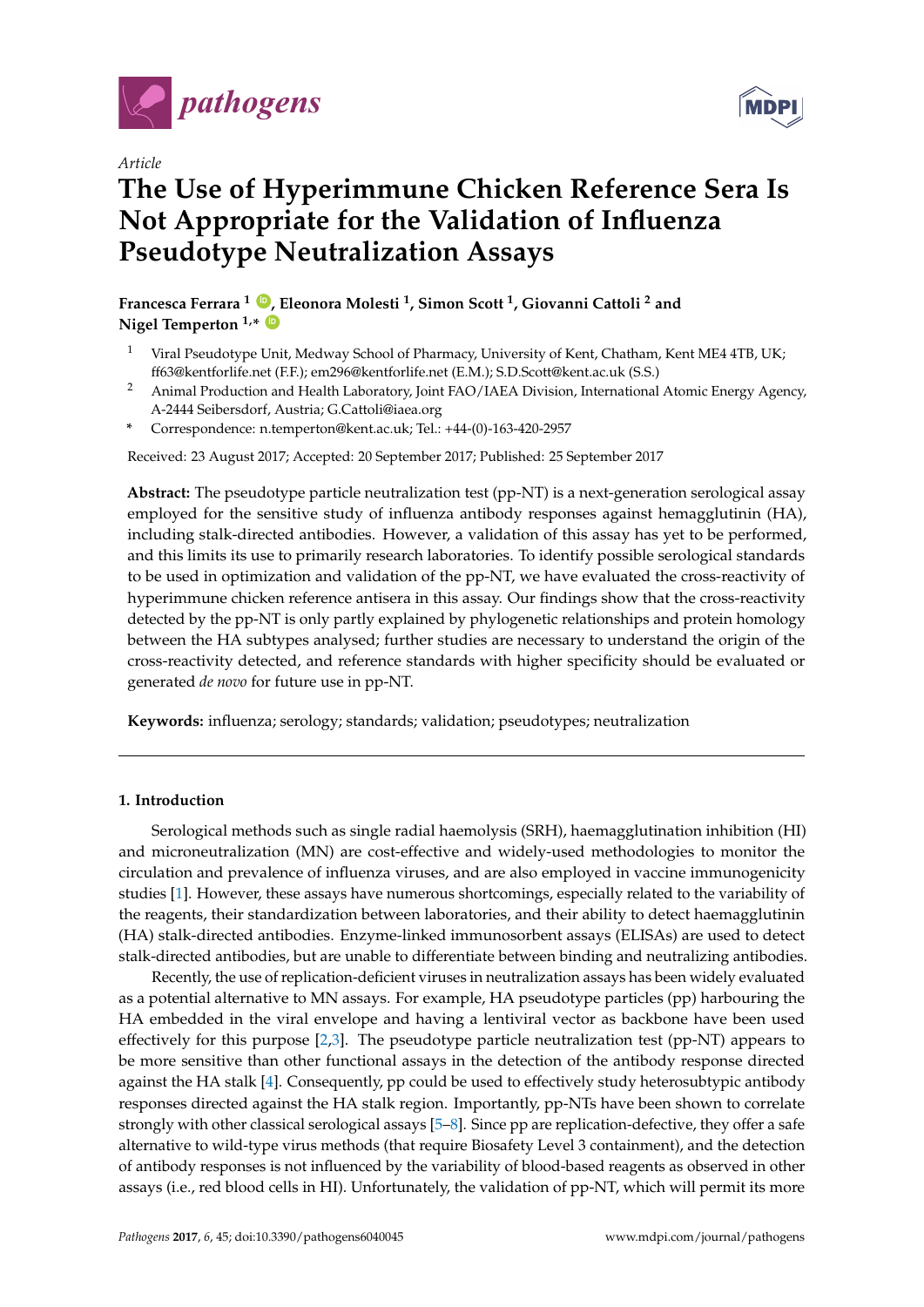<span id="page-2-0"></span>extensive use in surveillance as well as in pre-clinical and clinical studies, has not yet been established. The validation of pp-NT will allow the certification of its use in product release and stability control (if, in the future, HA stalk-directed monoclonal antibodies will be licensed) and in evaluating antibody responses elicited by current and "next-generation universal" influenza vaccines.

The availability of appropriate reference materials is essential for the optimization and validation of an assay. Appropriate reference standards are especially useful when the specificity, sensitivity, precision, and accuracy of an assay are evaluated for the first time [\[9\]](#page-7-6), but are also essential when other assay parameters (e.g., dilution range or calibration curves) are established [\[10\]](#page-7-7). Furthermore, reference standards have an essential role in monitoring assay stability and consistency over different analytical sessions (e.g., days) [\[11\]](#page-7-8). Reference materials are also useful when multisite validation of an assay is performed. For example, the use of reference standard sera has been shown to be extremely useful to increase consistency between laboratories using HI and SRH [\[12\]](#page-7-9). Chicken reference antisera against all the HA subtypes are commonly generated and used for influenza virus typing in the HI assay [\[13,](#page-7-10)[14\]](#page-7-11), and thus should be investigated as possible controls and reference materials in pp-NTs, which was the purpose of this study.

#### **2. Results and Discussion**

We have evaluated the neutralization activity and cross-reactivity of chicken reference antisera against a panel of pp bearing HAs of a representative strain (where possible of avian origin), for each HA subtype. Unfortunately, H6 and H13 influenza pp were not used in this study since appropriate pp bearing the HA of these two subtypes were not available.

The neutralizing titres resulting after analysis with GraphPad Prism software were elaborated using Microsoft Excel and the statistical software R to generate a "heat map" (Figure [1\)](#page-2-0). Phylogenetic analysis was also used to highlight relationships between HA subtypes. Observing Figure [1,](#page-2-0) some features of the cross-reactivity map become immediately discernible: in the top left, there are Group 1 HA pp against Group 1 reference antisera, in the bottom right there are Group 2 HA pp against Group 2 reference antisera, and in the bottom left and top right there are the results of pp tested with reference antisera from a different group. The cross-reactivity map diagonal represents pp that were tested against matching antisera, and as expected, the higher neutralization titres are usually found in this part of the table. It can also be noticed that two map-shifts are present, since the H6pp and H13pp are missing. A clear symmetry can be visualised using the diagonal as symmetry axis, and in general, high neutralization titres are found when pp are tested with antisera of the same group (top left and bottom right). Conversely, sometimes antisera neutralize pp that harbour HAs of a completely different subtype/group. Other important features are that pp were usually neutralized by antisera generated against closely related viruses: in fact, using the two phylogenetic trees as guides, it is possible to identify clusters of darker green in relation to phylogenetic clades; for example, the H2-H5, H12-H8-H9, H11-H16-H13, H4-H14, and H7-H15. The cross-reactivity heat map shows that influenza reference antisera are usually able to efficiently neutralize HA-matched pp, and minor variation in the neutralizing titres can be observed when the serum was generated against paired (same subtype but different strain) HAs. Additionally, cross-reactive responses can be detected not only when phylogenetic relationships are present between the HA of the pp tested and the HA used as antigens to generate the antisera, but also between HA and antisera that share less similarity (Figure [1\)](#page-2-0).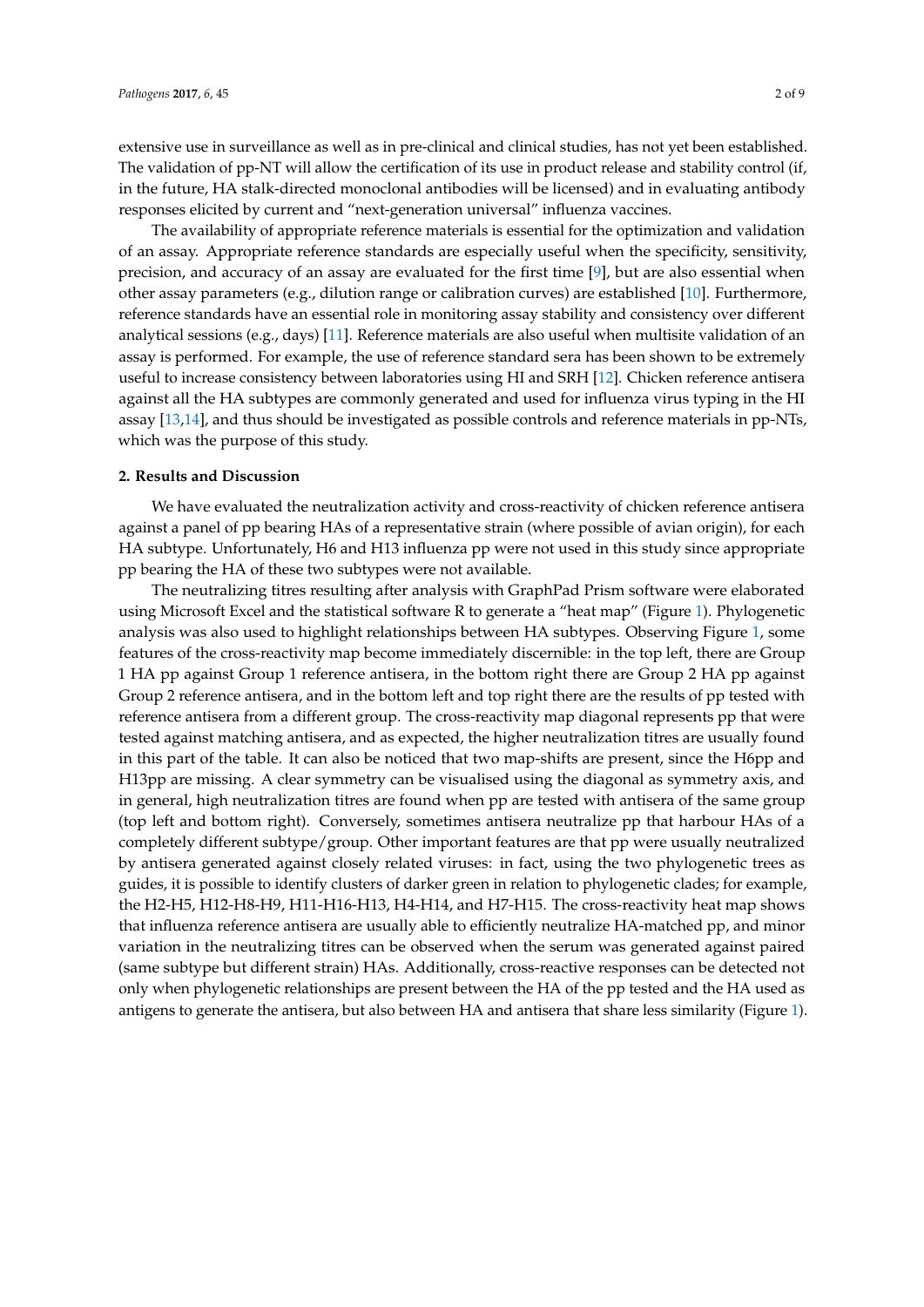

<span id="page-3-0"></span>**Figure 1.** Cross-reactivity map of pseudotype particles (pp) and reference sera based on  $IC_{50}$ . The  $IC_{50}$ values used for the cross-reactivity heat map were the result of arithmetic means between one or more different experiments performed when the same batch of sera and the same batch of pp were available, in order to minimize potential additional variability factors. Note: H7N7 (1) is A/turkey/England/647/1977 (H7N7) and H7N7 (2) is A/England/268/1996 (H7N7).

Looking at Figure [1,](#page-2-0) distinctive cross-reactivities can be observed. H1pp was highly neutralized by the matched antisera, but not by antisera generated against closely related HAs (H2/H5); however, it was neutralized by other Group 1 antisera (H8N4 and H11N9) and additionally by three Group 2 antisera. The H2pp and H5pp were neutralized by each other's antisera, by the antisera generated against the most closely related HAs (H1 and H6), but also by H8N4, H9N2, and H11N9 antisera. Even though closely related, H8pp and H12pp did not exhibit neutralization by each other's antisera; however, they were neutralized by the antisera generated against the closely related H9N2. Furthermore, H8pp was also neutralized by the antisera generated against H1-H2-H5, and by some antisera of Group 2, especially the ones generated against H7 viruses. All the antisera, without distinction of HA subtype, neutralized H9pp: higher neutralization activities were detected for Group 1 antisera, for H14N5 and H7 antisera, especially anti-H7N7. H11pp and H16pp were neutralized by their matched antisera and by antisera generated against other closely related HA, and by H1N1 antisera. For H16pp, neutralization activity was also detected when H12N5, H8N4, and H7 antisera were used. For Group 2 pp, A/Udorn/207/1972 H3pp (a human isolate) was poorly neutralized by the matched avian antisera, but was neutralized by the anti-H7N2 sera, one of the H7N7 antisera, and by numerous Group 1 antisera. H4pp was neutralized by all Group 2 antisera and by the H9N2 antisera. H14pp was neutralized by the matching antisera and by the antisera generated against the closely related H4. H7pp and H15pp were neutralized by their matched antisera and by each other's antisera; Group 1 sera were also found to cross-react with H15pp and some (H6N2 and H13N9) also with H7pp. H10pp was only neutralized by its matching antisera and not by any others.

Many studies have previously observed that chicken antisera generated using whole virus present a lower specificity in HI and/or immunodot-blot assays in comparison to the ones generated through HA-expressing DNA vaccination or recombinant HA1 vaccination [\[15](#page-7-12)[,16\]](#page-7-13). However, since a certain level of cross-reactivity is also observed with DNA or recombinant protein vaccination, cross-reactive HA-directed antibodies are likely involved [\[16\]](#page-7-13).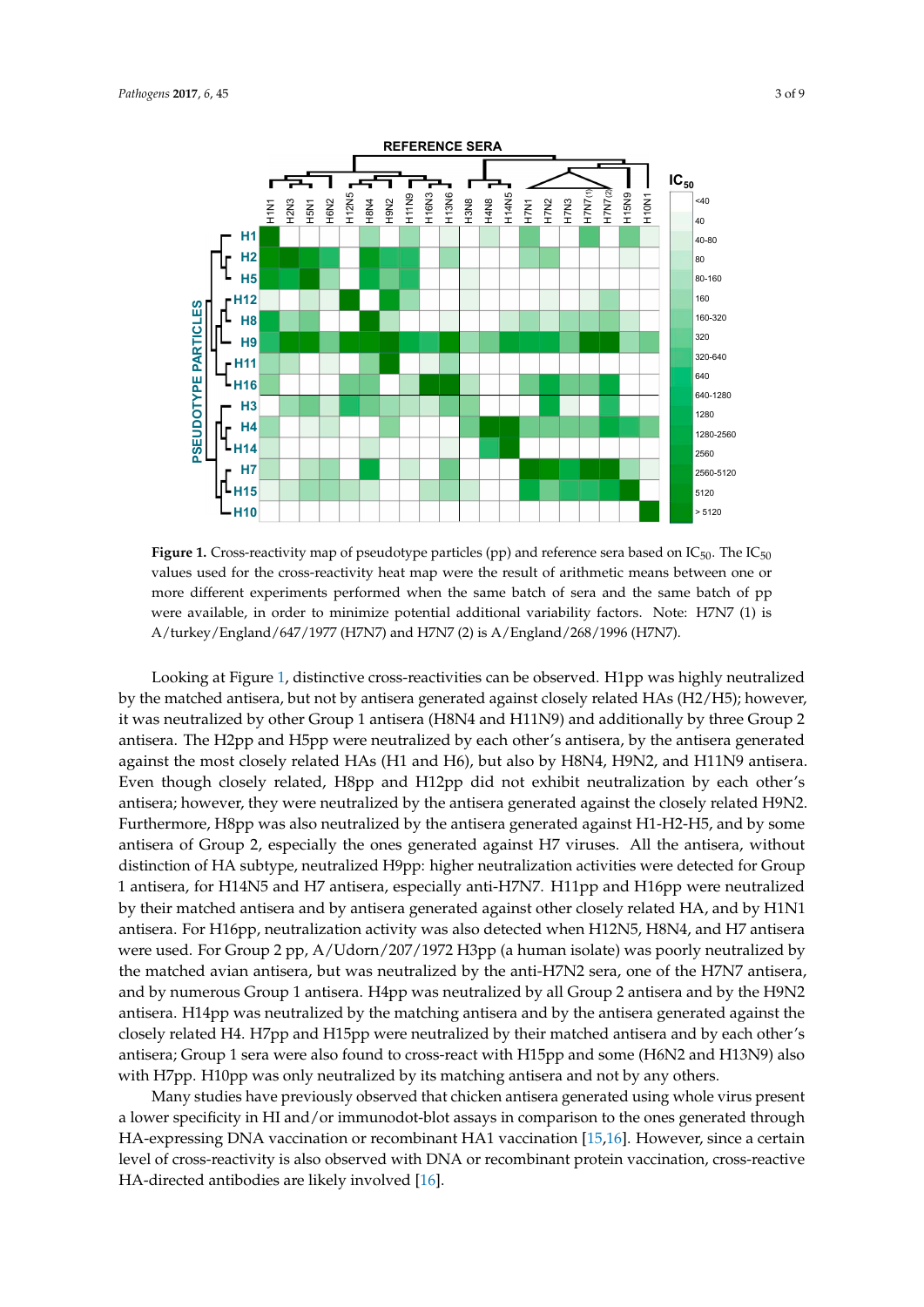In this study, commonly used reference antisera (for haemagglutination inhibition assay, agar gel immunodiffusion test, and agar gel precipitation test) show high neutralizing responses and cross-reactivity between different strains/subtypes. This could be problematic not only for HI typing, but especially for pp-NT. In fact, in the dilution range analysed, the pp-NT could not discriminate between two distinct pp (e.g., H16 pp was neutralized at the same dilution tested by both H16N3 and H13N6 sera). Preparation of the standard material through dilution of the commonly used reference standard or the use of monoclonal antibody mixtures (with or without the presence of a serum matrix) showing high specificity could be more effective approaches to establish reference materials to be used to validate, standardise, and control pp-NTs. To better understand which factors are underlying the observed cross-reactivity, we have evaluated the percentage amino acid identity between the HAs present on the pp and the HAs used for antisera generation. A percentage-identity heat map was then produced (Figure [2\)](#page-3-0).

<span id="page-4-0"></span>

**Figure 2.** Cross-reactivity map of pp and reference sera based on percentage of amino acid identity. Percentage identities between haemagglutinin (HA) amino acid sequences trimmed of their N-terminal signal, the transmembrane region, and the cytoplasmic tail were calculated by pair-wise alignments using Jalview and coloured using the heatmap function in R. In the figure, H7N7 (1) is A/turkey/England/647/1977 (H7N7) and H7N7 (2) is A/England/268/1996 (H7N7).

<span id="page-4-1"></span>statistical analysis was performed to see whether any concordance or association between the maps was present. Kendall τ test shows that there is low association between percentage identity and This map shows a similar overall pattern to the cross-reactivity map (Figure [1\)](#page-2-0). There is a symmetry following the diagonal, the darker green is concentrated in the top left and bottom right sectors of the map. However, compared to the previous map (Figure [1\)](#page-2-0), dark green cannot be observed in the two other sectors of the maps; thus, as expected, the similarity between strains belonging to different groups is low. Since it is difficult to highlight all the differences and similarities by eye, neutralization titres ( $\tau$  = 0.225,  $p$  = 2.38  $\times$  10<sup>-7</sup>). This means that the percentage amino acid identity is a good approach to evaluate the cross-reactivity response, but other approaches should be used to understand and explain the cross-reactivity detected. Antigenic cartography has recently been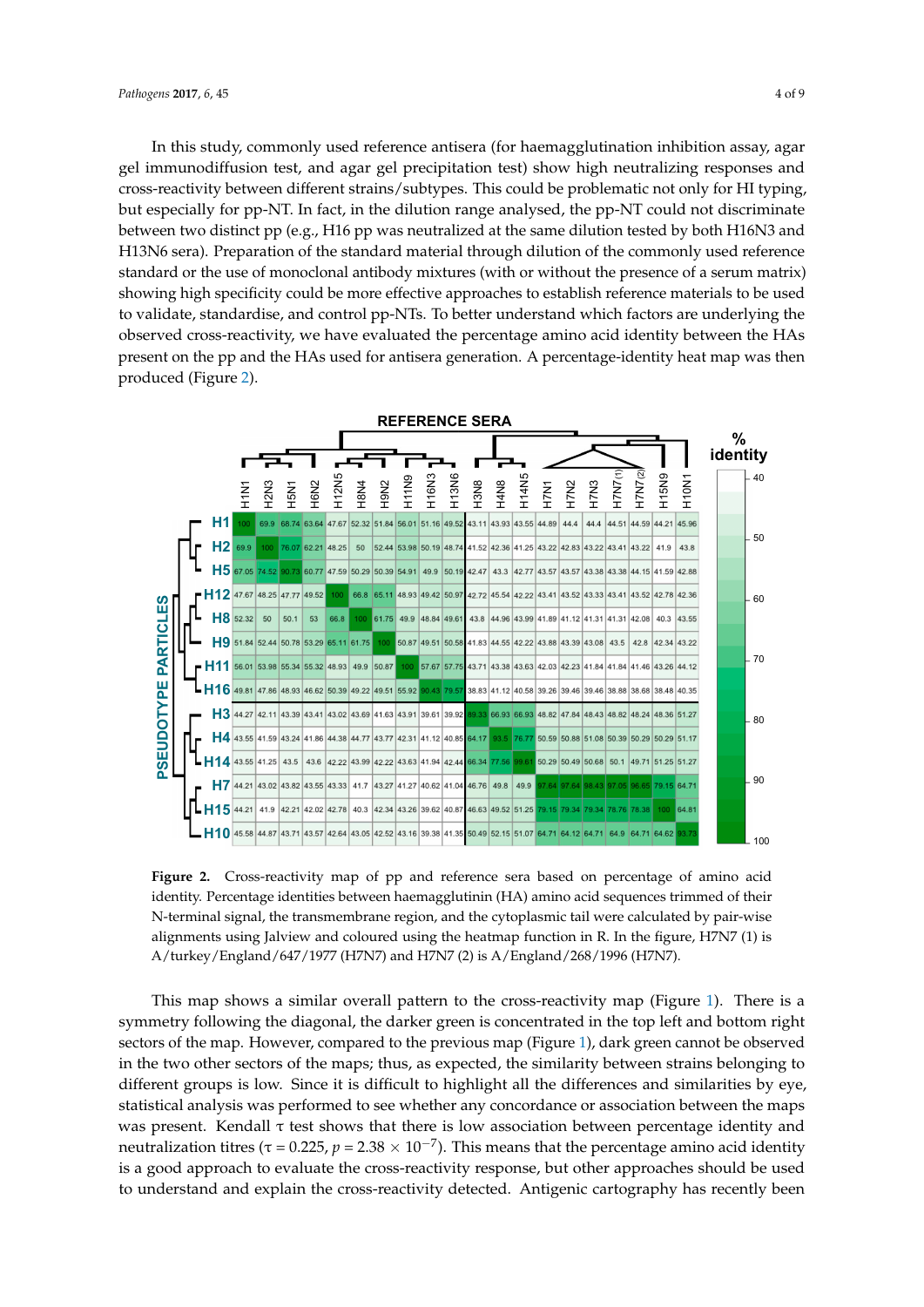used to evaluate the antigenic evolution/drift of different influenza viruses and to help vaccine strain selection [\[17](#page-7-14)[,18\]](#page-7-15). This methodology could be used to analyse the data presented here, and should permit a representation of the antigenic interplay between different pp. In the absence of appropriate controls and the presence of high cross-reactivity responses, it will be difficult to assess the specificity of the pp-NT assay. Other parameters should be evaluated to understand if factors unrelated with the sera antibody content could interfere with the pp-NT assay. For example, the presence of virus-attachment inhibitors in the sera and serum treatments (e.g., heat-inactivation, pre-treatment with receptor-destroying enzymes) and/or the presence and type of adjuvant used can be assessed to optimise pp-NT assay conditions and to reduce non-specific neutralization if present. Additionally, the evaluation of possible haemolysis or other contaminants (e.g., lipids) of the serum samples is a factor that needs to be taken into consideration when the assay is optimised and validated [\[9\]](#page-7-6).

#### **3. Materials and Methods**

#### <span id="page-5-0"></span>*3.1. Reference Sera*

The avian reference hyperimmune sera used for these studies and associated HI titres were provided by Dr. Giovanni Cattoli when he was at the Istituto Zooprofilattico delle Venezie (IZSVe), World Organization for Animal Health (OIE), Legnaro, Padua, Italy, and are reported in Table [1.](#page-4-0)

**Table 1.** IZSVe avian influenza reference antisera for haemagglutination inhibition assay, agar gel immunodiffusion test, and agar gel precipitation test.

| <b>Antigen Strain Name</b>         | Subtype                       | <b>HA Accession Number</b> | <b>HI</b> Titre |
|------------------------------------|-------------------------------|----------------------------|-----------------|
| A/duck/Italy/1447/2005             | H1N1                          | HF563054.1                 | 1:512           |
| A/duck/Germany/1215/1973           | H2N3                          | CY014710.1                 | 1:512           |
| A/psittacine/Italy/2873/2000       | H3N8                          | GO247846.1 *               | 1:256           |
| A/cockatoo/England/1972            | H <sub>4</sub> N <sub>8</sub> | GO247847.1 *               | 1:128           |
| A/turkey/Canada/1965               | H6N2                          | GO247851.1 *               | 1:256           |
| A/turkey/Ontario/6118/1968         | H8N4                          | CY014659.1                 | 1:512           |
| A/mallard/Italy/3817-34/2005       | H9N2                          | Not Applicable             | 1:256           |
| A/ostrich/South Africa/2001        | <b>H10N1</b>                  | GQ247860.1*                | 1:512           |
| A/duck/Memphis/546/1974            | <b>H11N9</b>                  | AB292779.1                 | 1:1024          |
| A/duck/Alberta/60/1976             | <b>H12N5</b>                  | CY130078.1                 | 1:128           |
| A/gull/Maryland/704/1977           | <b>H13N6</b>                  | D90308.1                   | 1:1024          |
| A/mallard/Gurjev/263/1982          | <b>H14N5</b>                  | M35997                     | 1:512           |
| A/shearwater/Australia/2576/1979** | <b>H15N9</b>                  | CY130102.1                 | 1:2048          |
| A/gull/Denmark/68110/2002          | <b>H16N3</b>                  | GO247872.1 *               | 1:256           |

\* Partial sequence; \*\* Also known as A/shearwater/West Australia/2576/1979.

<span id="page-5-1"></span>Reference avian sera against H5 and H7 influenza strains were provided by the Animal and Plant Health Agency (APHA, previously Animal Health and Veterinary Laboratories Agency) and are reported in Table [2.](#page-4-1)

**Table 2.** Animal and Plant Health Agency (APHA) avian influenza reference antisera.

| <b>Antigen Strain Name</b>          | Subtype | <b>HA Accession Number</b> | <b>HI</b> Titre |
|-------------------------------------|---------|----------------------------|-----------------|
| A/chicken/Scotland/1959             | H5N1    | CY015081.1                 | Not available   |
| A/African starling/England/983/1979 | H7N1    | AF202232.1                 | Not available   |
| A/chicken/Wales/1306/2007           | H7N2    | EF675618.1                 | Not available   |
| A/chicken/England/4054/2006         | H7N3    | EF467826.1                 | Not available   |
| A/England/268/1996                  | H7N7    | AF028020.1                 | Not available   |
| A/turkey/England/647/1977           | H7N7    | AF202247.1                 | Not available   |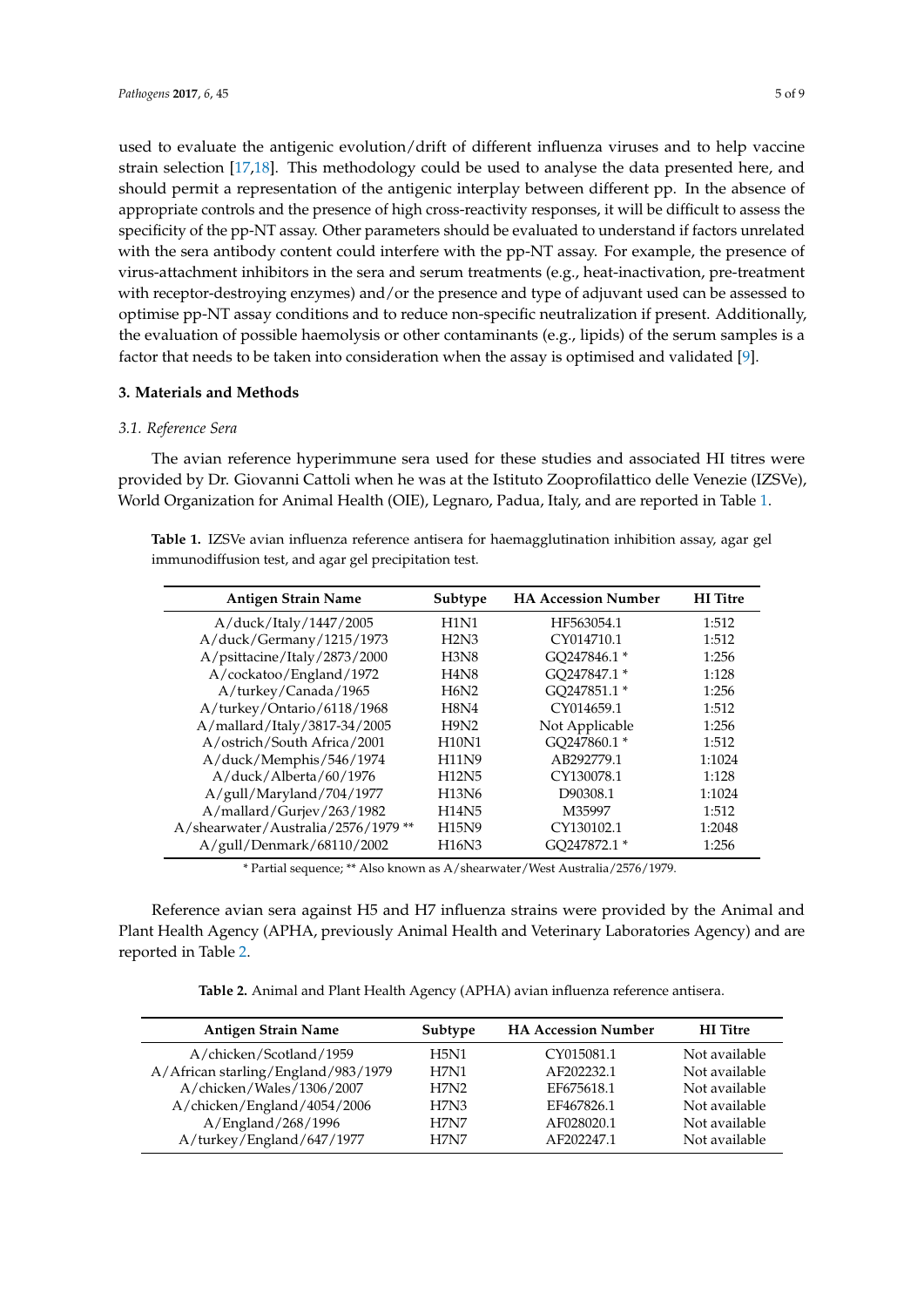Sera were produced by inoculation of specific pathogen-free chickens with whole influenza viruses, in accordance with OIE guidelines (World Organization for Animal Health). If necessary, sera were pre-adsorbed with chicken red blood cells (RBCs). Other pre-treatments (e.g., decomplementation at 56 ◦C for 30 min, treatment with receptor-destroying enzymes) were not performed.

#### *3.2. Pseudotype Particles and Pseudotype Particle Neutralization Assays*

Lentiviral pseudotyped particles were produced as described previously [\[8,](#page-7-5)[19\]](#page-7-16). Briefly, the HIV gag-pol plasmid p8.91, the firefly luciferase-expressing plasmid pCSFLW, the HA-expressing plasmid (Table [3\)](#page-5-0), and the pCAGGS-TMPRSS2 or HAT were co-transfected into human embryonic kidney HEK293T/17 cells using Polyethylenimine (PEI). After 24 h incubation, 1 U of recombinant neuraminidase from *Clostridium perfringens* (Sigma) was added to facilitate pseudotype exit from the producer cells. Supernatant was harvested forty-eight hours post-transfection, filtered through 0.45 µm filters, and stored at −<sup>80</sup> ◦C.

| <b>Plasmid Backbone</b> | <b>HA</b>                                 | <b>HA Accession Number</b> |
|-------------------------|-------------------------------------------|----------------------------|
| pI.18                   | A/duck/Italy/1447/2005 H1                 | HF563054.1                 |
| pI.18                   | A/Korea/426/1968 H2                       | CY125846.1                 |
| phCMV1                  | A/duck/Germany/1215/1973 H2               | CY014710.1                 |
| pI.18                   | A/Udorn/307/1972 H3                       | DO508929.1                 |
| phCMV1                  | A/duck/Czechoslovakia/1956 H4             | D90302.1                   |
| pI.18                   | A/Vietnam/1194/2004 H5                    | ABP51976.1                 |
| pI.18                   | A/chicken/Italy/1082/1999 H7              | ABR37396.1                 |
| phCMV1                  | A/turkey/Ontario/6118/1968 H8             | CY014659.1                 |
| pI.18                   | A/Hong Kong/1073/1999 H9                  | AJ404626.1                 |
| phCMV1                  | A/chicken/Germany/N49 H10                 | CY014671.1                 |
| phCMV1                  | A/duck/Memphis/546/1974 H11               | AB292779.1                 |
| phCMV1                  | A/duck/Alberta/60/1976 H12                | CY130078.1                 |
| phCMV1                  | A/gull/Maryland/704/1977 H13              | D90308.1                   |
| phCMV1                  | A/mallard/Astrakhan/263/1982 H14          | AB289335.1                 |
| phCMV1                  | A/shearwater/West Australia/2576/1979 H15 | CY130102.1                 |
| phCMV1                  | A/black-headed gull/Sweden/2/1999 H16     | AY684888.1                 |

**Table 3.** Haemagglutinin-encoding plasmids used for pseudotype production.

The pp-NTs were performed as described elsewhere [\[19\]](#page-7-16), using 5 µL of each serum sample (starting dilution 1:40) and using a pp input of  $1 \times 10^6$  RLU/well. IC<sub>50</sub> neutralization titres were calculated using GraphPad Prism® expressed as dilution factor; then for further statistical analysis, they were categorised into 17 groups according to the dilution tested and as reported in Table [4.](#page-5-1)

**Table 4.** Categories of  $IC_{50}$  values used for statistics.

| Group | IC <sub>50</sub> Values | <b>Dilution Factor</b> |
|-------|-------------------------|------------------------|
| 0     | $<$ 35                  | $<$ 40                 |
| 1     | $35 - 45$               | 40                     |
| 2     | $45 - 75$               | $40 - 80$              |
| 3     | $75 - 85$               | 80                     |
| 4     | $85 - 150$              | 80-160                 |
| 5     | 150-170                 | 160                    |
| 6     | 170-310                 | 160-320                |
| 7     | 310-330                 | 320                    |
| 8     | 330-630                 | 320-640                |
| 9     | 630-670                 | 640                    |
| 10    | 670-1270                | 640-1280               |
| 11    | 1270-1290               | 1280                   |
| 12    | 1290-2550               | 1280-2560              |
| 13    | 2550–2570               | 2560                   |
| 14    | 2570-5100               | 2560-5120              |
| 15    | 5100-5140               | 5120                   |
| 16    | >5140                   | >5120                  |
|       |                         |                        |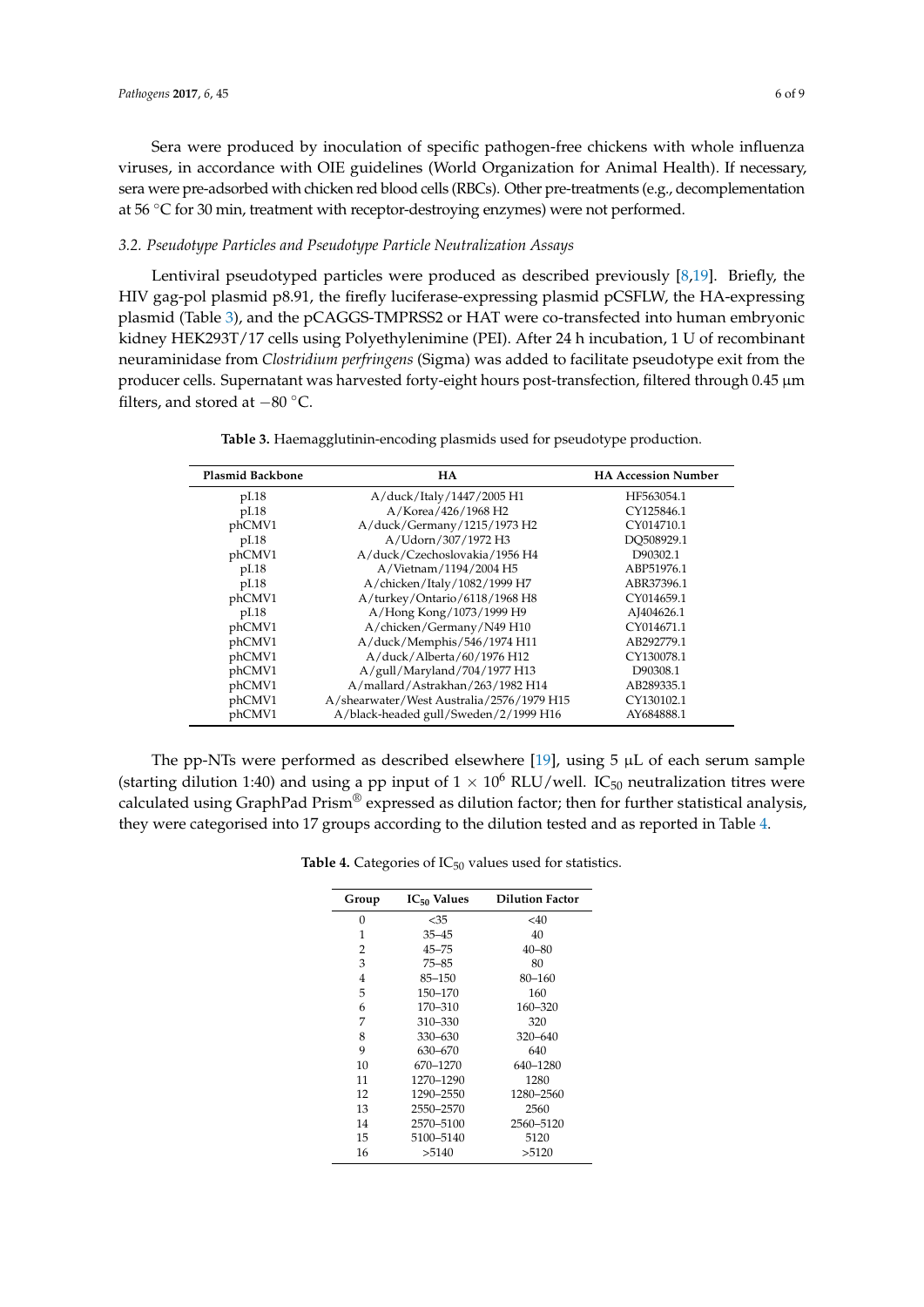A cross-reactivity map (pp versus reference antisera) completed using the neutralization groups for further statistical analysis, was designed in a Microsoft® Excel 2011 spread sheet and then saved as a comma-separated values (csv) file.

#### <span id="page-7-0"></span>*3.3. Bioinformatic Analysis*

<span id="page-7-4"></span><span id="page-7-3"></span><span id="page-7-2"></span><span id="page-7-1"></span>Percentage identity between HA amino acid sequences of pp and reference sera antigens were calculated to check if cross-reactivity could be explained by overall sequence similarity. Amino acid sequences of the HA used in neutralization assays, and used to generate the reference antisera, were downloaded from the Influenza Virus Resource, the Influenza Research database, and the Global Initiative on Sharing Avian Influenza Data (GISAID) EpiFlu™ platform [\[20\]](#page-7-17). The accession numbers of the HAs used in pp-NT assays are reported in Table [3;](#page-5-0) HA accession numbers of the reference antisera are reported in Tables [1](#page-4-0) and [2.](#page-4-1) For A/mallard/Italy/3817-34/2005 (H9N2), the HA sequence was not available at the time of analysis, and therefore the pp sequence was used as a reference. Additionally, some of the HA sequences in the databases were incomplete, which complicates the analysis. To minimize this, it was decided to evaluate the percentage identity only for the amino acids that constitute the extracellular part of the HA (amino acids from 24 to 547 using H3 numbering), which were available for all HAs used. All sequences were aligned using MUSCLE algorithm [\[21\]](#page-8-0) and Jalview software [\[22\]](#page-8-1). Subsequently, the sequences were trimmed of their N-terminal signal sequence, the transmembrane region, and the cytoplasmic tail. Percentage identities between amino acid sequences were calculated by pair-wise alignments using Jalview before being reported in a Microsoft<sup>®</sup> Excel 2011 spreadsheet and saved as a csv file. The phylogenetic trees shown alongside the cross-reactivity and the percentage identity tables were generated using Molecular Evolutionary Genetics Analysis (MEGA) software [\[23\]](#page-8-2): the aligned sequences were imported and trees derived using Unweighted Pair Group Method with Arithmetic mean (UPGMA), the simplest method of tree construction based on pairwise evolutionary distances. The trees generated were manually modified using MEGA and FigTree [\(http://tree.bio.ed.ac.uk/software/figtree/\)](http://tree.bio.ed.ac.uk/software/figtree/).

#### <span id="page-7-8"></span><span id="page-7-7"></span><span id="page-7-6"></span><span id="page-7-5"></span>*3.4. Statistical Analysis*

<span id="page-7-11"></span><span id="page-7-10"></span><span id="page-7-9"></span>Cross-reactivity tables for the  $IC_{50}$  neutralization titres, expressed as group, and for percentage amino acid identity, were completed using Microsoft<sup>®</sup> Excel 2011. R statistical software was then used to analyse the data and design a "heat-map" which colour codes the neutralization titres and the percentage identity. These codes are based on the use of the software package "RColorBrewer"(which permits a personalised colour palette to be built), and "gplots", a package that contains functions for the graphical interface. The "heatmap.2" function was eventually used to assign a colour to each  $IC_{50}$ group or percentage identity value. Kendall τ (tau) statistics ("Kendall" package) was also run using R software to check if association/correlation between measured  $IC_{50}$  titres and percentage identity was present.

#### <span id="page-7-13"></span><span id="page-7-12"></span>**4. Conclusions**

<span id="page-7-15"></span><span id="page-7-14"></span>To conclude, the results presented here show that the high sensitivity and the propensity of the pp-NT assay to detect cross-reactive responses does not permit the use of current chicken reference standard antisera as reference materials to validate the assay. Until more appropriate standards (e.g., ferret sera or monoclonal antibody mixtures) are developed to further progress optimisation and validation of the pp-NT assay, the routinely used reference standards should be used as positive neutralization controls only in experimental research settings.

<span id="page-7-16"></span>**Acknowledgments:** This study was funded by the Medway School of Pharmacy.

<span id="page-7-17"></span>**Author Contributions:** Nigel Temperton, Giovanni Cattoli, Francesca Ferrara and Simon Scott conceived and designed the experiments; Francesca Ferrara and Eleonora Molesti performed the experiments; Francesca Ferrara and Nigel Temperton analysed the data and wrote the manuscript.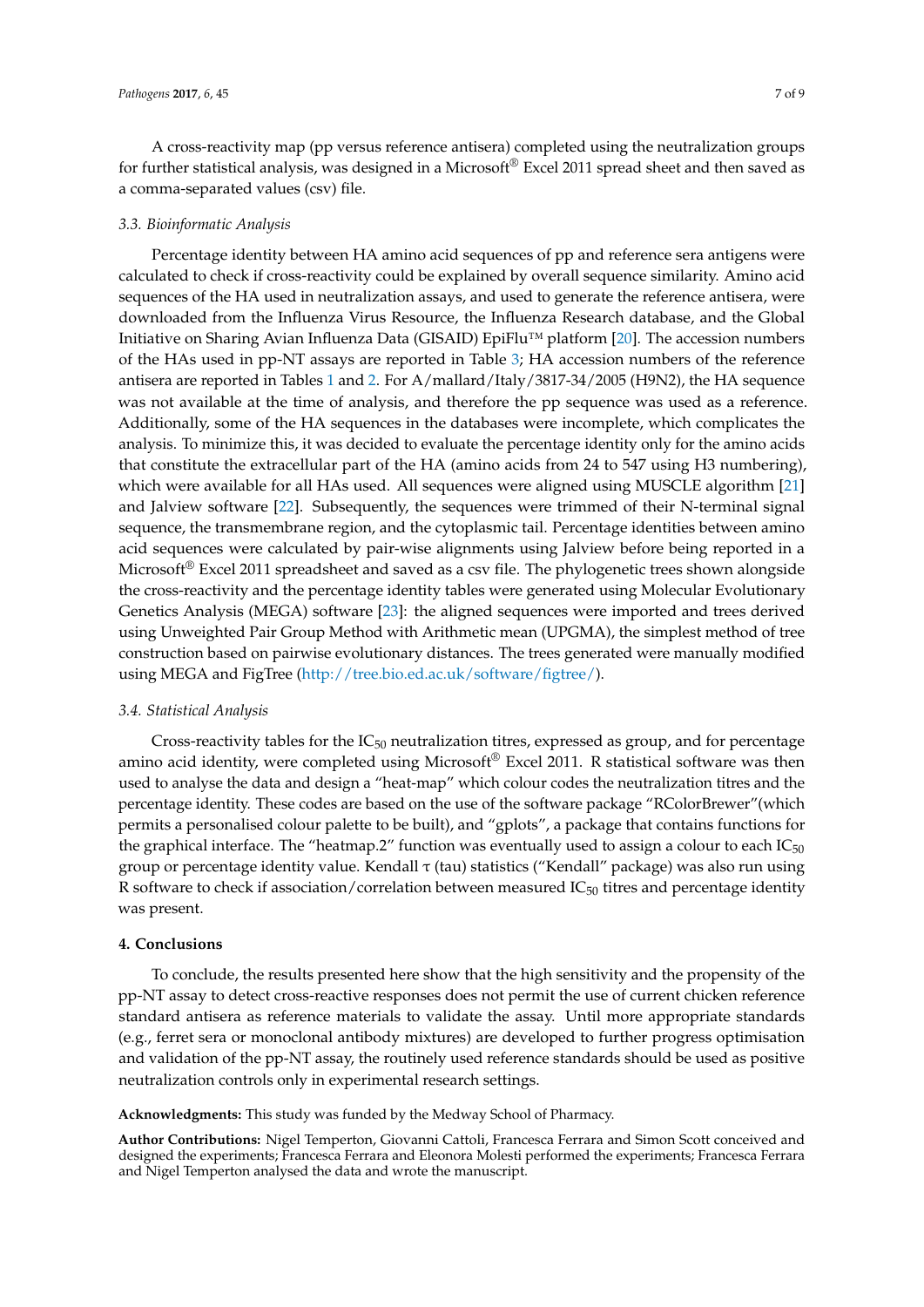<span id="page-8-0"></span>**Conflicts of Interest:** The authors declare no conflict of interest.

#### <span id="page-8-1"></span>**References and Note**

- <span id="page-8-2"></span>1. Trombetta, C.; Perini, D.; Mather, S.; Temperton, N.; Montomoli, E. Overview of Serological Techniques for Influenza Vaccine Evaluation: Past, Present and Future. *Vaccines* **2014**, *2*, 707–734. [\[CrossRef\]](http://dx.doi.org/10.3390/vaccines2040707) [\[PubMed\]](http://www.ncbi.nlm.nih.gov/pubmed/26344888)
- 2. Carnell, G.W.; Ferrara, F.; Grehan, K.; Thompson, C.P.; Temperton, N.J. Pseudotype-based neutralization assays for influenza: A systematic analysis. *Front. Immunol.* **2015**, *6*, 161. [\[CrossRef\]](http://dx.doi.org/10.3389/fimmu.2015.00161) [\[PubMed\]](http://www.ncbi.nlm.nih.gov/pubmed/25972865)
- 3. Ferrara, F.; Molesti, E.; Temperton, N. The application of pseudotypes to influenza pandemic preparedness. *Future Virol.* **2015**, *10*, 731–749. [\[CrossRef\]](http://dx.doi.org/10.2217/fvl.15.36)
- 4. Corti, D.; Voss, J.; Gamblin, S.J.; Codoni, G.; Macagno, A.; Jarrossay, D.; Vachieri, S.G.; Pinna, D.; Minola, A.; Vanzetta, F.; et al. A neutralizing antibody selected from plasma cells that binds to group 1 and group 2 influenza A hemagglutinins. *Science* **2011**, *333*, 850–856. [\[CrossRef\]](http://dx.doi.org/10.1126/science.1205669) [\[PubMed\]](http://www.ncbi.nlm.nih.gov/pubmed/21798894)
- 5. Garcia, J.-M.; Lagarde, N.; Ma, E.S.K.; de Jong, M.D.; Peiris, J.S.M. Optimization and evaluation of an influenza A (H5) pseudotyped lentiviral particle-based serological assay. *J. Clin. Virol.* **2010**, *47*, 29–33. [\[CrossRef\]](http://dx.doi.org/10.1016/j.jcv.2009.10.009) [\[PubMed\]](http://www.ncbi.nlm.nih.gov/pubmed/19897409)
- 6. Wang, W.; Xie, H.; Ye, Z.; Vassell, R.; Weiss, C.D. Characterization of lentiviral pseudotypes with influenza H5N1 hemagglutinin and their performance in neutralization assays. *J. Virol. Methods* **2010**, *165*, 305–310. [\[CrossRef\]](http://dx.doi.org/10.1016/j.jviromet.2010.02.009) [\[PubMed\]](http://www.ncbi.nlm.nih.gov/pubmed/20153374)
- 7. Alberini, I.; Del Tordello, E.; Fasolo, A.; Temperton, N.J.; Galli, G.; Gentile, C.; Montomoli, E.; Hilbert, A.K.; Banzhoff, A.; Del Giudice, G.; et al. Pseudoparticle neutralization is a reliable assay to measure immunity and cross-reactivity to H5N1 influenza viruses. *Vaccine* **2009**, *27*, 5998–6003. [\[CrossRef\]](http://dx.doi.org/10.1016/j.vaccine.2009.07.079) [\[PubMed\]](http://www.ncbi.nlm.nih.gov/pubmed/19665606)
- 8. Temperton, N.J.; Hoschler, K.; Major, D.; Nicolson, C.; Manvell, R.; Hien, V.M.; Ha do, Q.; de Jong, M.; Zambon, M.; Takeuchi, Y.; et al. A sensitive retroviral pseudotype assay for influenza H5N1-neutralizing antibodies. *Influenza Respir. Viruses* **2007**, *1*, 105–112. [\[CrossRef\]](http://dx.doi.org/10.1111/j.1750-2659.2007.00016.x) [\[PubMed\]](http://www.ncbi.nlm.nih.gov/pubmed/19453415)
- 9. Jacobson, R.H. Validation of serological assays for diagnosis of infectious diseases. *Rev. Sci. Tech.* **1998**, *17*, 469–526. [\[CrossRef\]](http://dx.doi.org/10.20506/rst.17.2.1119) [\[PubMed\]](http://www.ncbi.nlm.nih.gov/pubmed/9713892)
- 10. The United States Pharmacopeial Convention. <1033> Biological Assay Validation. 2010.
- 11. Gray, J.J.; Wreghitt, T.G.; McKee, T.A.; McIntyre, P.; Roth, C.E.; Smith, D.J.; Sutehall, G.; Higgins, G.; Geraghty, R.; Whetstone, R. Internal quality assurance in a clinical virology laboratory. II. Internal quality control. *J. Clin. Pathol.* **1995**, *48*, 198–202. [\[CrossRef\]](http://dx.doi.org/10.1136/jcp.48.3.198) [\[PubMed\]](http://www.ncbi.nlm.nih.gov/pubmed/7730475)
- 12. Wood, J.M.; Gaines-Das, R.E.; Taylor, J.; Chakraverty, P. Comparison of influenza serological techniques by international collaborative study. *Vaccine* **1994**, *12*, 167–174. [\[CrossRef\]](http://dx.doi.org/10.1016/0264-410X(94)90056-6)
- 13. World Organization for Animal Health. *Avian Influenza*; OIE: Paris, France, 2012.
- 14. Dwyer, D.E.; Smith, D.W.; Catton, M.G.; Barr, I.G. Laboratory diagnosis of human seasonal and pandemic influenza virus infection. *Med. J. Aust.* **2006**, *185*, S48–S53. [\[PubMed\]](http://www.ncbi.nlm.nih.gov/pubmed/17115952)
- 15. Shahsavandi, S.; Salmanian, A.-H.; Ghorashi, S.A.; Masoudi, S.; Fotouhi, F.; Ebrahimi, M.M. Specific subtyping of influenza A virus using a recombinant hemagglutinin protein expressed in baculovirus. *Mol. Biol. Rep.* **2011**, *38*, 3293–3298. [\[CrossRef\]](http://dx.doi.org/10.1007/s11033-010-0434-2) [\[PubMed\]](http://www.ncbi.nlm.nih.gov/pubmed/21110118)
- 16. Lee, C.-W.; Senne, D.A.; Suarez, D.L. Development and application of reference antisera against 15 hemagglutinin subtypes of influenza virus by DNA vaccination of chickens. *Clin. Vaccine Immunol.* **2006**, *13*, 395–402. [\[CrossRef\]](http://dx.doi.org/10.1128/CVI.13.3.395-402.2006) [\[PubMed\]](http://www.ncbi.nlm.nih.gov/pubmed/16522783)
- 17. Fouchier, R.A.M.; Smith, D.J. Use of antigenic cartography in vaccine seed strain selection. *Avian Dis.* **2010**, *54*, 220–223. [\[CrossRef\]](http://dx.doi.org/10.1637/8740-032509-ResNote.1) [\[PubMed\]](http://www.ncbi.nlm.nih.gov/pubmed/20521635)
- 18. De Jong, J.C.; Smith, D.J.; Lapedes, A.S.; Donatelli, I.; Campitelli, L.; Barigazzi, G.; van Reeth, K.; Jones, T.C.; Rimmelzwaan, G.F.; Osterhaus, A.D.M.E.; et al. Antigenic and Genetic Evolution of Swine Influenza A (H3N2) Viruses in Europe. *J. Virol.* **2007**, *81*, 4315–4322. [\[CrossRef\]](http://dx.doi.org/10.1128/JVI.02458-06) [\[PubMed\]](http://www.ncbi.nlm.nih.gov/pubmed/17287258)
- 19. Ferrara, F.; Molesti, E.; Böttcher-Friebertshäuser, E.; Cattoli, G.; Corti, D.; Scott, S.D.; Temperton, N.J. The human Transmembrane Protease Serine 2 is necessary for the production of Group 2 influenza A virus pseudotypes. *J. Mol. Genet. Med.* **2012**, *7*, 309–314. [\[CrossRef\]](http://dx.doi.org/10.4172/1747-0862.1000055) [\[PubMed\]](http://www.ncbi.nlm.nih.gov/pubmed/23577043)
- 20. GISAID: Global initiative on sharing all influenza data—From vision to reality. *Euro Surveill.* **2017**, *22*, 30494. [\[CrossRef\]](http://dx.doi.org/10.2807/1560-7917.ES.2017.22.13.30494)